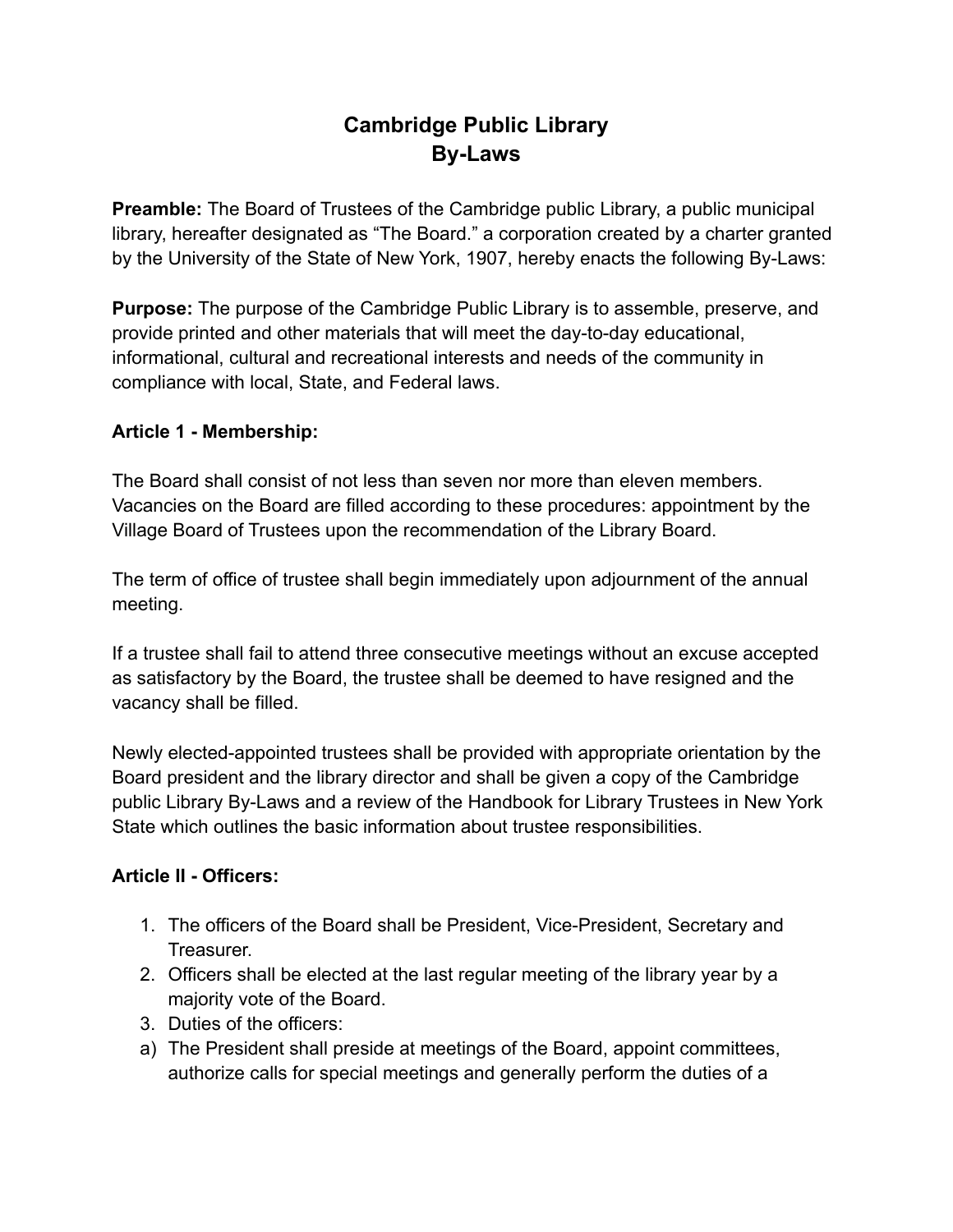presiding officer. The President or other Board members shall attend the SALS annual meeting.

- b) The Vice-President shall perform the duties of the President in case of the absence or disability of the President, and shall succeed to the office of President upon the resignation or death of the President. In case both the President and the Vice-President are absent from a meeting, any member may call the meeting to order, and the members present (there being a quorum) shall elect a Chairperson *protem*.
- c) The Secretary shall have charge of the records of the Board and shall keep the minutes of its meetings. A copy of the minutes shall be kept in the library and shall be available for public study.
- d) The Treasurer, who shall be bonded, shall attend to the fiscal affairs of the library. The Treasurer shall pay out funds by check signed by the Treasurer, or in case of the disability or absence of the Treasurer, by the President, who shall be bonded. The Treasurer shall keep accurate records of all moneys received and disbursed and shall make a report to the Board monthly and at other times as the Board shall require. The Treasurer shall submit the finance section of the Annual Report to the New York State Education Department as required, working with the Village Treasurer and Library Director.

#### **Article III - Meetings:**

- a) Meetings shall be held on a monthly basis, at dates and times to be established by the Board at each previous meeting and shall be open to the public except when individual personnel issues are being discussed.
- b) Special meetings shall be held at the call of the President or any three trustees.
- c) A majority of the Board shall constitute a quorum.
- d) The order of business shall be as follows:
	- 1. Roll Call
	- 2. Review of minutes of previous meeting
	- 3. Financial report and approval of expenditures
	- 4. Report of the Library Director
	- 5. Report of standing committees, if any
	- 6. Report of special committees, if any
	- 7. Nominations and elections, if any
	- 8. Correspondence and communication
	- 9. Unfinished business
	- 10.New business
	- 11. Adjournment, after confirming date for next meeting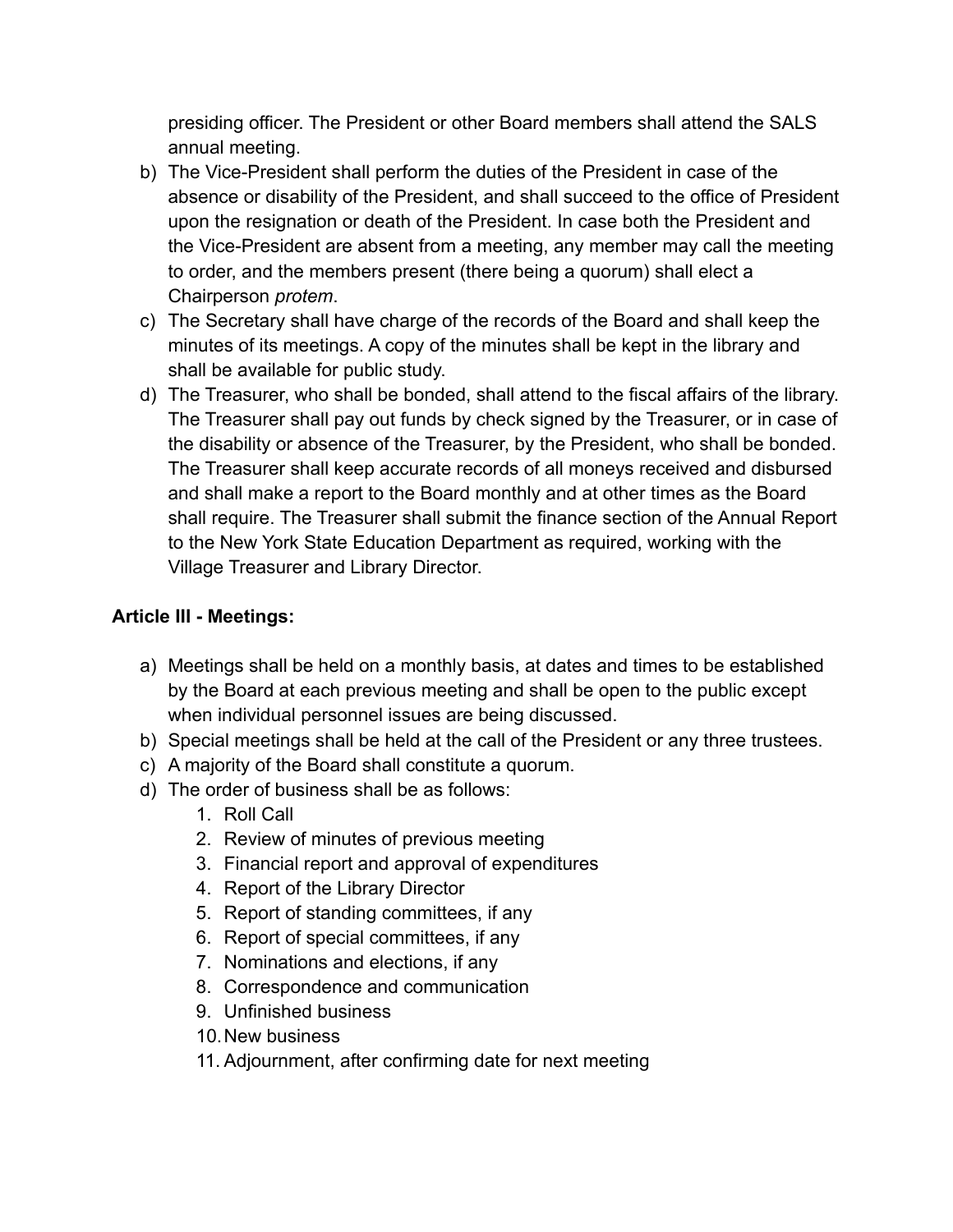e) Vacancies among the officers shall be filled at an election at a regular meeting, and a majority vote of the trustees shall be necessary to elect.

## **Article IV - Library Director:**

- a) The Board shall appoint a qualified library director who shall be the executive and administrative officer of the Library, and who shall be appointed as specified in New York State Education Commissioner's Regulation.
- b) The Director shall be held responsible for the proper performance of duties as spelled out in the job description provided by the Board.
- c) It shall be the duty of the Director to attend all meetings of the Board, including budget meetings, or public meetings where action may be taken affecting the interests of the library. The Director shall have the right to speak on all matters under discussion at Board meetings, but shall not have the right to vote thereon.

## **Article V - Miscellaneous Provisions:**

In accordance with Section 1116(a) paragraph 4, of the New York State Sales and Use Tax Law, the Board shall comply with the following provisions:

- a) Dissolution Provision: In the event of dissolution, all of the remaining assets and property of the organization shall after necessary expenses thereof be distributed to such organizations as shall qualify under section 501(c)(3) of the Internal Revenue Code or corresponding provisions of any subsequent Federal tax laws; or to the federal government, or to a state or local government, for a public purpose; or to another organization to be used in such manner as in the judgment of a Justice of the Supreme Court of the State of New York will best accomplish the general purposes for which this organization was formed. Distribution of assets will conform to New York State Education Commissioner's Regulation 220.
- b) Non-Inurement Provision: No part of the net earnings of the organization shall inure to the benefit of any member, trustee, director, officer of the organization, or any private individual (except that reasonable compensation may be paid for services rendered to or for the organization.)
- c) Restrictive Legislation Provision: No substantial part of the activities of the organization shall be caring on propaganda, or otherwise attempting to influence legislation (except as otherwise provided by Internal REvenue Code section 501(h), or participating in, or intervening in (including the publication or distribution of statements), of any political campaign on behalf of any candidate for public office.